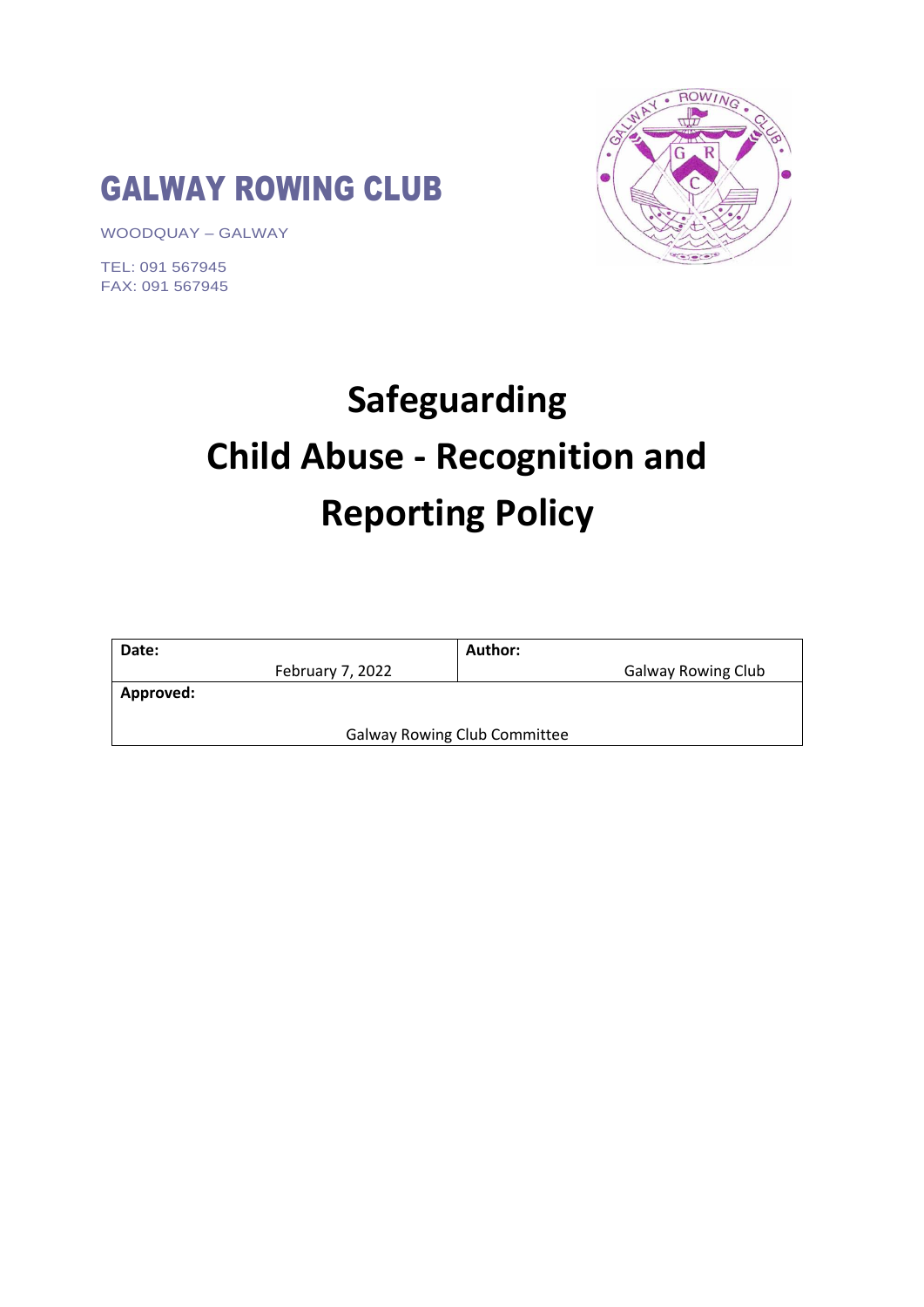# **Contents**

| <b>Recognising Child Abuse</b>                                     | 3  |
|--------------------------------------------------------------------|----|
| Reasonable Grounds for Concern Of Abuse Or Harm                    | 4  |
| <b>Reporting Child Abuse</b>                                       | 6  |
| Responding to Grounds for Concern                                  | 7  |
| Responding to Information Uncovered from Other Sources             | 7  |
| <b>Record Keeping</b>                                              | 7  |
| Confidentiality of Records and Sharing Information                 | 8  |
| Reporting in ROI                                                   | 8  |
| Information to Provide When Reporting                              | 9  |
| Reporting Peer to Peer Abuse                                       | 9  |
| <b>Reporting Non-Recent Abuse</b>                                  | 10 |
| Concern or Allegation of Abuse Against a Galway Rowing Club Member | 10 |
| Importance of Dealing With Issues By Galway Rowing Club            | 11 |
| Communication                                                      | 11 |
| Media Involvement                                                  | 11 |
| Designated Children's Officers in Rowing Ireland                   | 11 |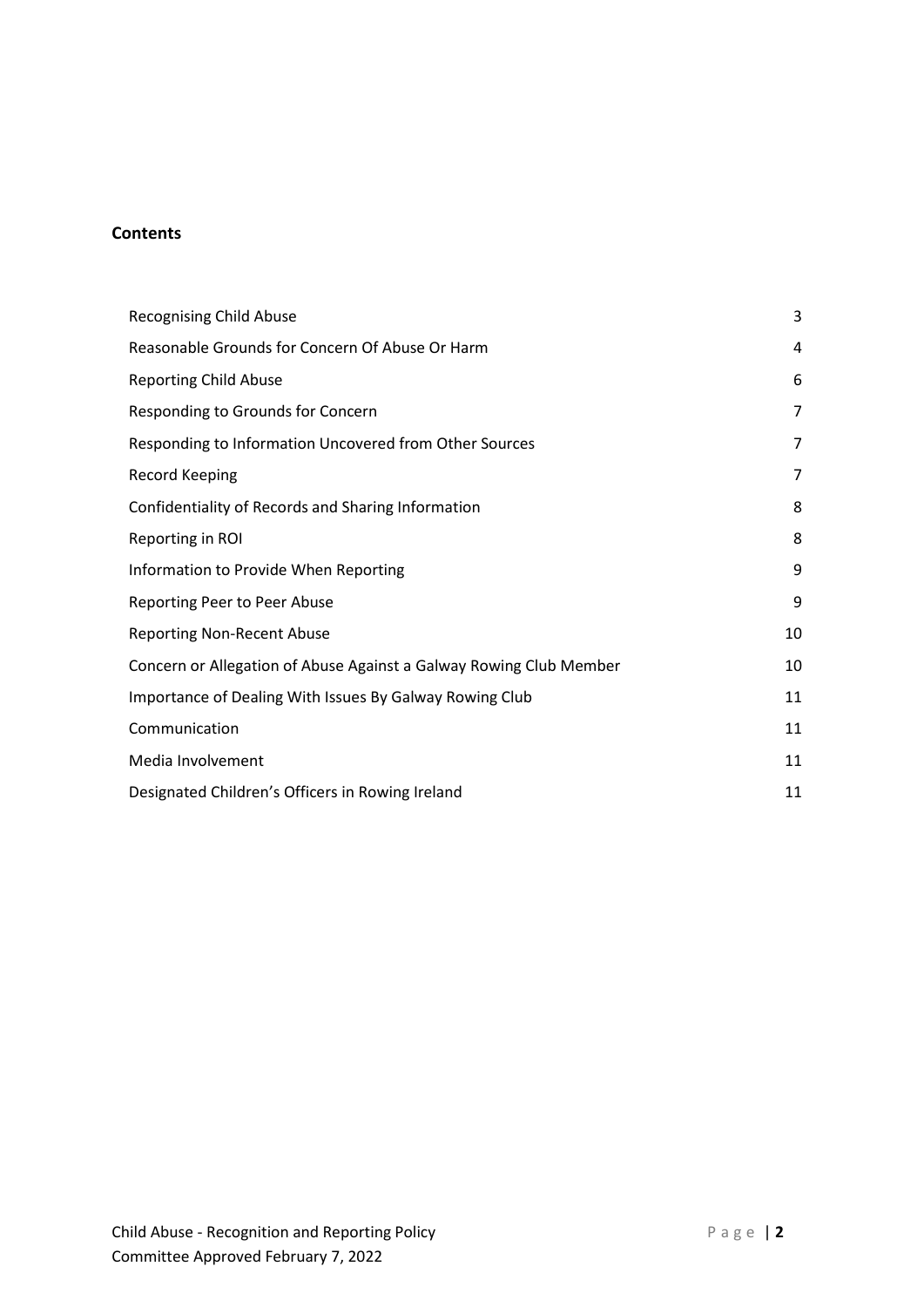Galway Rowing Club has obligations to recognise and report abuse. Individuals working with young people in Galway Rowing Club must be aware of what abuse is and understand that it can happen in any setting. It is also equally important to be able to recognise the indicators of abuse or harm on young people caused by others outside the sport of rowing.

By implementing Galway Rowing Club policies, you undertake to create a safe and fun environment for young people to enjoy their sport. By understanding abuse and knowing what to do if you have a concern or allegation from a young person or other adult you strengthen the protection of young people in our sport.

This Policy provides an awareness of abuse and how to report it, and is divided into two sections:

- 1. Recognising abuse
- 2. Reporting abuse

# <span id="page-2-0"></span>**Recognising Child Abuse**

There are defined categories of abuse: neglect, emotional abuse, physical abuse, sexual abuse and in NI under Cooperating to Safeguard Children and Young People (2017). Further consideration must be given to bullying behaviour when understanding the different forms of abuse a young person may experience. A young person may be subjected to one or more forms of abuse at any given time.

Detailed legal definitions of the various categories are available in the Neglect and Abuse Factsheet, available [HERE](https://rowingireland.flywheelsites.com/wp-content/uploads/2020/11/RI-SFGF4-Neglect-and-abuse-factsheet-formal-definitions.pdf)

### **Neglect**

Neglect in young people is the most frequently reported category of abuse. Neglect occurs when a young person does not receive adequate care or supervision to the extent that the person is harmed physically or developmentally. It is generally defined in terms of an omission of care, where a young person's health, development or welfare is impaired by being deprived of food, clothing, warmth, hygiene, medical care, intellectual stimulation or supervision and safety.

### **Emotional Abuse**

Emotional abuse is the systematic emotional or psychological ill-treatment of a young person as part of the overall relationship between a care-giver and a young person. Once-off and occasional difficulties between a parent/carer and a young person are not considered emotional abuse. Abuse occurs when a young person's basic need for attention, affection, approval, consistency and security are not met, due to incapacity or indifference

from their parent or caregiver. Emotional abuse may also involve bullying including online bullying through social networks, online games or mobiles phones and can be perpetrated by the young person's peers.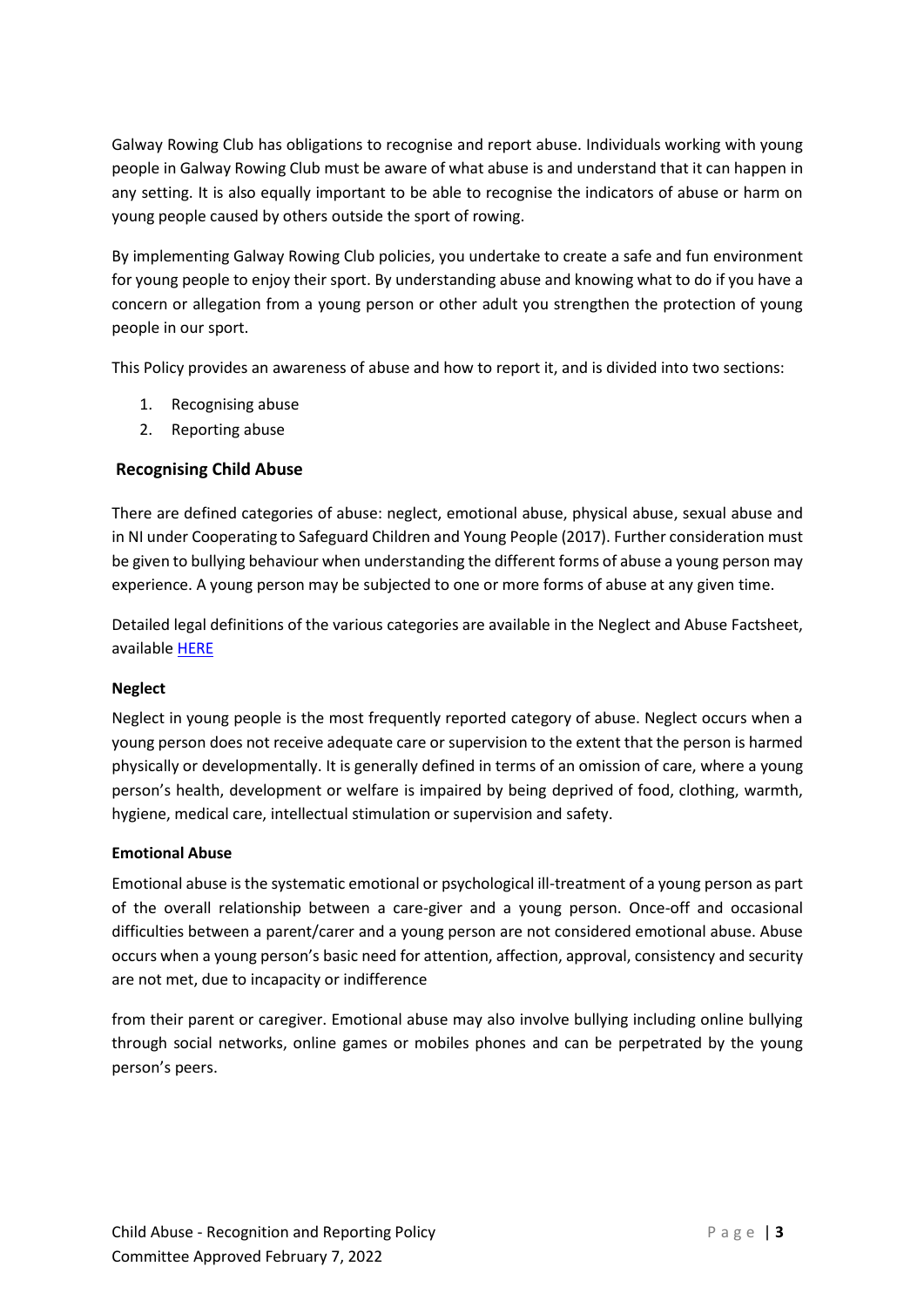#### **Physical Abuse**

Physical abuse is when someone deliberately hurts a young person physically or puts them at risk of being physically hurt. It may occur as a single incident or as a pattern of incidents and take many forms including hitting, biting, pinching, throwing, poisoning, burning drowning or suffocating. A reasonable concern exists where the young person's health and/ or development is, may be, or has been damaged as a result of suspected physical abuse.

#### **Sexual Abuse**

Sexual abuse occurs when a young person is used by another person for his or her gratification or arousal, or for that of others. It includes the young person being involved in sexual acts such as masturbation, fondling, oral or penetrative sex or exposing the young person to sexual activity directly or through pornography forcing a young person to look at sexual images or watch sexual activities. Sexual abuse can be perpetrated by males or females and a 1/3 of those who experience sexual abuse are harmed by other young people.

#### **Exploitation (recognised in NI)**

Exploitation is the intentional ill-treatment, manipulation or abuse of power and control over a young person or to take selfish or unfair advantage over a young person for personal gain. Exploitation may take many forms such as child labour, slavery, engaging a young person in criminal activity or fraud, begging or trafficking. Exploitation can be sexual in nature.

#### **Bullying**

Bullying behaviour is the repeated and intentional use of power or aggression by one or more persons to harm, hurt or adversely affect the rights and needs of another individual or group. An individual or individuals may be targeted through a variety of methods e.g. through social media sites, physically or verbally harmed, through text or other messaging services. Bullying may manifest in different forms such as cyberbullying, exclusion bullying, extortion bullying, gesture bullying, physical bullying and /or verbal bullying.

### <span id="page-3-0"></span>**Reasonable Grounds for Concern of Abuse or Harm**

The Statutory Authorities should always be informed when there are reasonable groundsfor concern that a young person may have been abused, or is being abused, or is at risk of abuse. Young people need to know they can trust an adult and to know they will be listened to and taken seriously by any person involved with RI by following RI reporting procedures.

Where there are concerns about a young person it can be difficult to decide if the matter should be reported or meets the threshold of significant harm. If an allegation is made, the Statutory Authorities MUST be consulted, and advice sought about the need for a formal referral to be made. Statutory authorities will decide if the threshold of significant harm is met.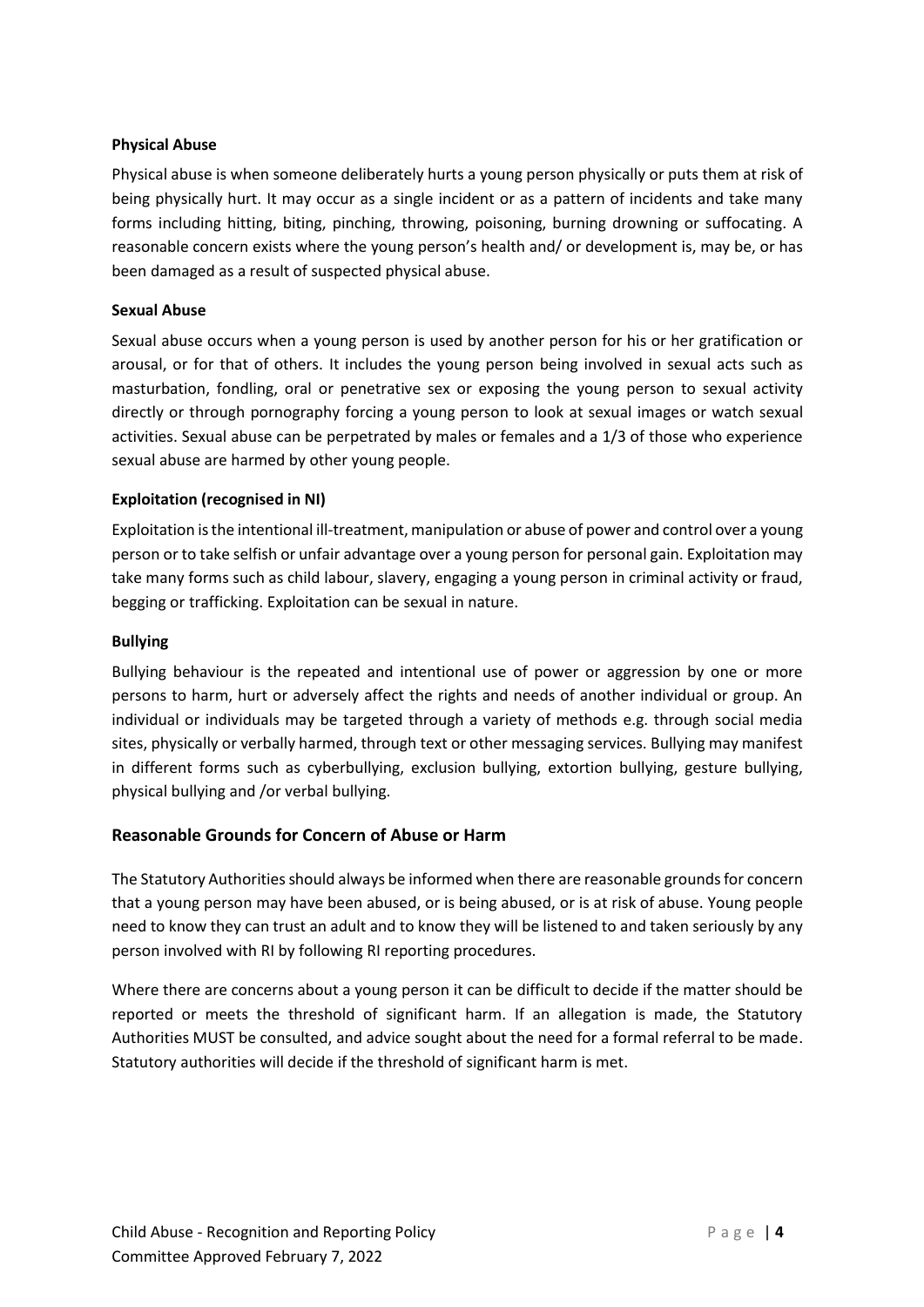Some young people are more vulnerable to harm and are more vulnerable to continued abuse if they think those around them will not listen or take their concerns seriously and they won't get the help they need.

There are other factors that make young people more vulnerable, however the presence of any of these factors does not automatically mean a young person is being abused.

Such factors to consider are:

- Family/carer circumstances e.g. substance abuse, mental health issues etc.
- The young person e.g. age, ability, communication difficulties, sexuality etc.
- Community factors e.g. cultural or religious norms outside expected child protection practices etc.
- Environmental factors e.g. housing, poverty, bullying or social media concerns etc.
- Poor engagement of parents/careers e.g. lack of understanding, reluctance to engage etc.

The following examples would constitute reasonable grounds for concern:

- A specific indication from the young person that he or she was abused
- An account by a person who saw the young person being abused or strongly believes a young person is being abused (allegation)
- Evidence, such as an injury or behaviour, that is consistent with abuse and unlikely to be caused in another way
- An injury or behaviour that is consistent both with abuse and with an innocent explanation, but where there are corroborative indicators supporting the concern that it may be a case of abuse e.g. a pattern of injuries, an implausible explanation, and other indications of abuse and/or dysfunctional behaviour (concern).
- Consistent indication, over a period of time that a young person is suffering from emotional or physical neglect (concern).
- An admission or indication from an adult or young person of an alleged abuse they committed (disclosure)
- Any concern about possible sexual abuse
- The behaviour of an adult towards a young person that is inappropriate or makes you feel uncomfortable (allegation / concern)
- Evidence of non-contact abuse through social media, online or other form of technology (concern)

The responsibility of deciding if a young person has been abused lies with Statutory Authorities, not with the people working within Rowing Ireland. However, all adults have a responsibility to protect children by reporting grounds for concern.

Indicators of Abuse Factshee[t HERE](https://rowingireland.flywheelsites.com/wp-content/uploads/2020/11/RI-SFGF5-Indicators-of-Abuse-factsheet.pdf)

Self-Harm in Sport Factsheet [HERE](https://rowingireland.flywheelsites.com/wp-content/uploads/2020/11/RI-SFGF6-Self-harm-in-sport-factsheet.pdf)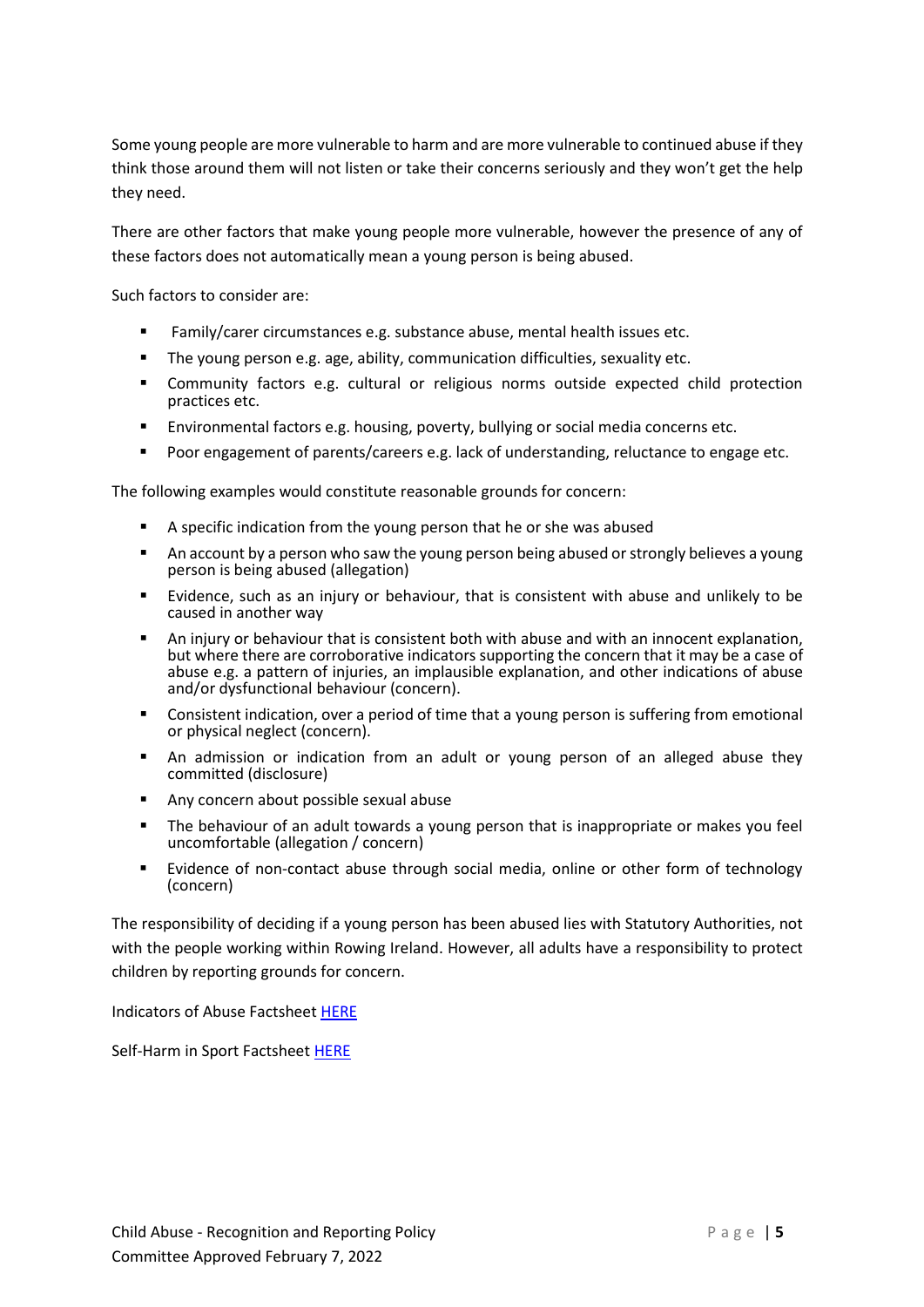### <span id="page-5-0"></span>**Reporting Child Abuse**

**Galway Rowing Club** follows the statutory guidance for reporting abuse to a young person.

Safeguarding Incident Report template [HERE](https://rowingireland.flywheelsites.com/wp-content/uploads/2020/11/RI-SFGT5-Incident-Report-Form-template.pdf)

People involved:

- 1. Mandated Person for Rowing Ireland this is the National Children's Officer (NCO). The Mandated Person is required to co-operate with the Statutory Authorities where requested to do so.
- 2. Designated Liaison Person (DLP) for Rowing Ireland this is the National Children's Officer and for Galway Rowing Club it is the Club Children Officer (CCO). The DLP has the responsibility to consult informally with Statutory Authorities or to report where a reasonable concern exists.
- 3. Members of Galway Rowing Club as a member of Galway Rowing Club, anyone who has a concern or has received an allegation of abuse from a young person has the responsibility to pass this on to the DLP or directly to the Mandated Person. Anyone can report a concern or an allegation directly to the Statutory Authorities.
- 4. Anyone external to Galway Rowing Club reporting a concern of abuse to a child is the responsibility of everyone and we encourage individuals to raise concerns about a Galway Rowing Club member to the appropriate person. The Club, Branch or Rowing Ireland Child Safeguarding Statement has details of who to contact.
- 5. An external Mandated Person there are individuals who are a Mandated Person in their professional role. However, only members of the An Garda Síochana are Mandated Persons at all times regardless of any other voluntary or otherwise role they may have, e.g. a school teacher is a Mandated Person when in the role of a school teacher, however as a CO in a club the individual would not be a Mandated Person as this is not a mandated role. Contracted individuals such as doctors, physiotherapists, psychologists are also Mandated Persons when working in their professional role in Rowing Ireland.

#### **Responding to an allegation from a young person**

If a young person makes an allegation that they are being harmed or abused it is important to be sensitive and to listen. The young person has chosen to tell you because they trust you. Young people may also make an allegation in different ways, there may be a hint about what is happening to them, a reluctance to take part in an activity or looking to talk to someone they trust.

If a young person makes an allegation to you, you need to:

- Stay calm, the person trusts you and has decided to tell you about what has happened
- Listen and hear by giving the person time to speak and by accepting what you have heard
- Reassure the person that they have done the right thing
- **EXECORD** In writing as soon as you are able to and, if possible, remember the person's words
- Report to the DLP, and record this is done

On hearing an allegation from a young person, it is easy to feel panicked, angry or even disgusted, however remember to keep your emotions under control and to let the young person speak. Don't ask leading questions or promise to keep any information a secret – this doesn't help the person. Only listen to what the young person tells you, don't make enquiries into the details of the abuse and don't ask the young person to repeat their account unnecessarily. The report must be made immediately to the CCO or directly to the DLP, do not delay in this.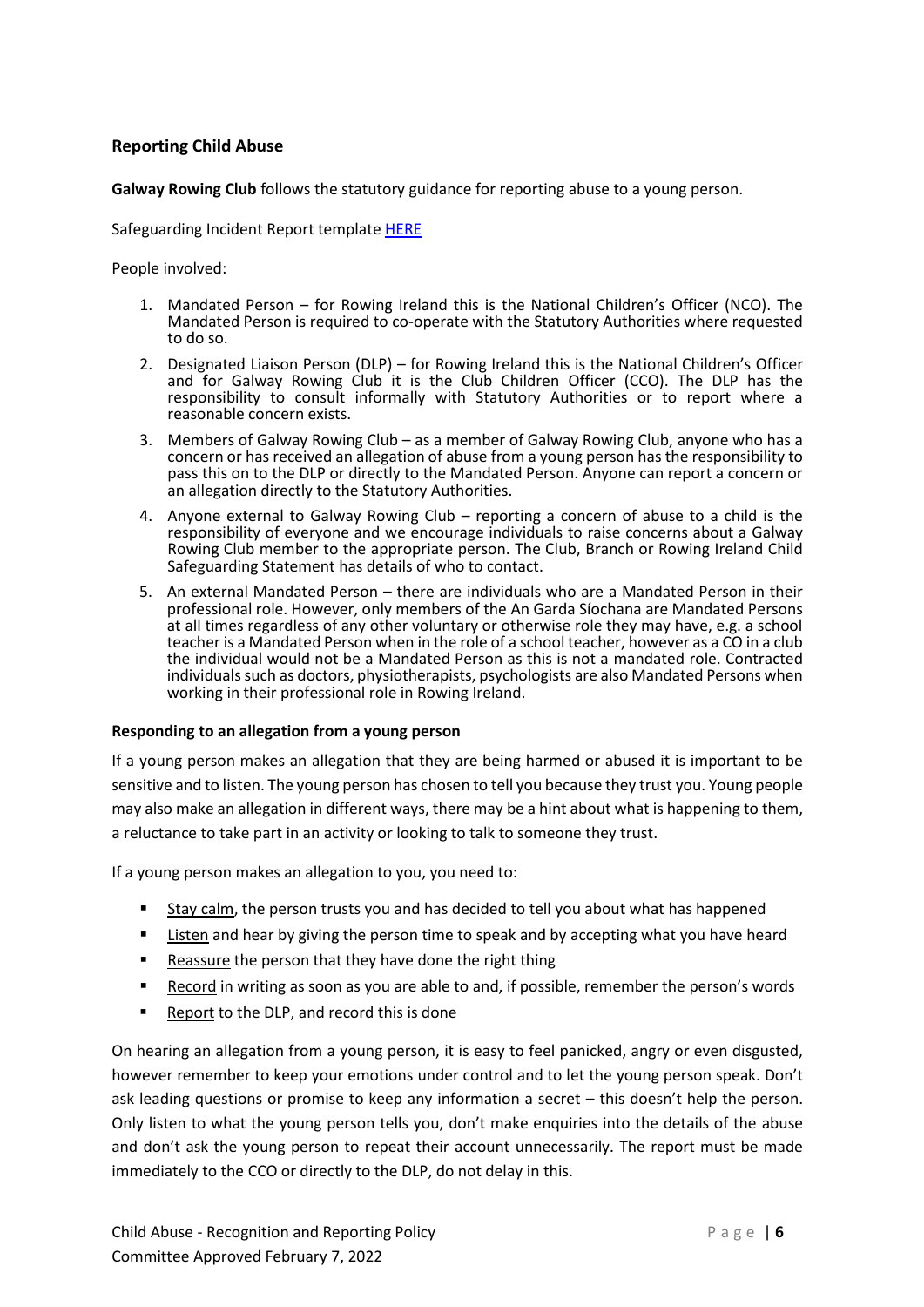## <span id="page-6-0"></span>**Responding to Grounds for Concern**

If you have a concern you need to share any significant information with the DLP – the safety and wellbeing of the child takes priority. The Statutory Authorities will decide and/or investigate if a situation is abusive or abuse has occurred. The role of the Mandated Person, DLP or Galway Rowing Club member is to report any concern and not to attempt to deal with the matter.

Where a concern or allegation is brought to the DLP the DLP should consider the following:

- Is any young person in immediate danger and has any assistance been sought?
- **■** Is the concern a safeguarding/poor practice issue? It may be necessary to check out some details, without stepping into an investigative role
- Advice from Statutory Authorities on an informal basis to determine the best course of action
- Report to Statutory Authorities where there is concern of abuse or based on advice from informal enquiries
- **■** Informing the parents of the young person following advice from statutory agencies.

#### **DLP decides not to report**

Where a DLP decides not to report the matter to the Statutory Authorities the reasons must be recorded as well as any action taken as a result of the concern. The person who raised the concern must be informed with the reason why the matter is not reported. Any individual is free to report a concern they have directly to the Statutory Authorities.

### <span id="page-6-1"></span>**Responding to Information Uncovered from Other Sources**

It may be that during an enquiry into a complaint or disciplinary matter or during an investigation into poor practice you uncover significant information and become concerned about abuse occurring or an abusive practice – this is when an informal consultation is required. The DLP must be informed and advice from the Mandated Person sought.

### <span id="page-6-2"></span>**Record Keeping**

Concerns or allegations of abuse must be clearly and factually recorded. Where the matter has been brought to the attention of the DLP, the following information should be included in the record:

- Date and time
- Nature of the concern i.e. disclosure, allegation, indication
- People involved
- Advice taken
- Action taken immediately
- Action advised to follow up with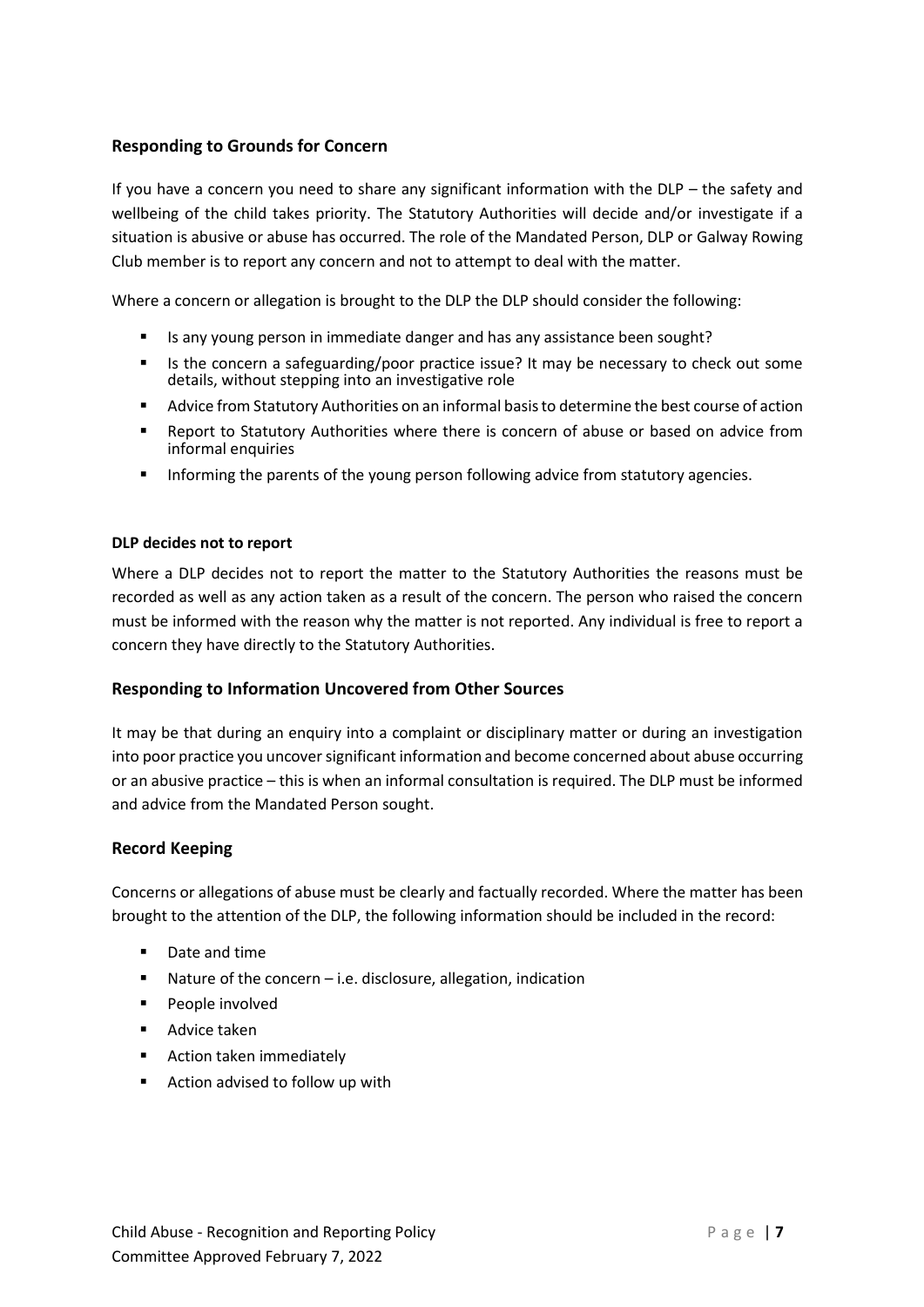This information must be kept by the DLP safely and securely and should only be used for the intended purpose i.e. to pass on a concern about a young person. Such records should be kept for six years as currently specified by the Rowing Ireland Data Retention Policy. Records should be updated and reviewed if necessary, by the DLP.

# <span id="page-7-0"></span>**Confidentiality of Records and Sharing Information**

Information concerning the welfare of a young person should be shared on a need to know basis. The best interests of the young person take precedence over the needs of any adult involved. Passing on or sharing information to assist Statutory Authorities is not a breach of data protection or confidentiality.

There may be other people who need to know and if there is any doubt advice should be sought from the Mandated Person.

In a case involving a complaint or disciplinary action relating to a young person, a parent must always be informed; however, where there is a concern of abuse it may not be possible to share significant information with a parent if this would endanger the young person or the person reporting the concern. Advice should be sought from statutory agencies.

### <span id="page-7-1"></span>**Reporting in ROI**

In ROI there are two Statutory Authorities you can contact if you have a concern about a young person or have a disclosure or allegation of abuse concerning a young person. The Statutory Authorities are Tusla (Child and Family Agency (CFA)) and An Garda Síochána.

### **Tusla**

If you want to report a concern, allegation or disclosure of abuse or you are seeking an informal consultation you should contact the social work office locally to where the young person lives. You can report your concern in person, by telephone or in writing, including by email or online.

The details of each office can be found here:

[www.tusla.ie/children-first/contact-a-social-worker3/](http://www.tusla.ie/children-first/contact-a-social-worker3/)

If you make the report verbally, you should follow it up by completing the Child Protection and Welfare Report Form. Mandated persons must make mandated reports on the Child Protection and Welfare Report Form.

Reporting forms can be found here:

[www.tusla.ie/children-first/report-a-concern/](http://www.tusla.ie/children-first/report-a-concern/)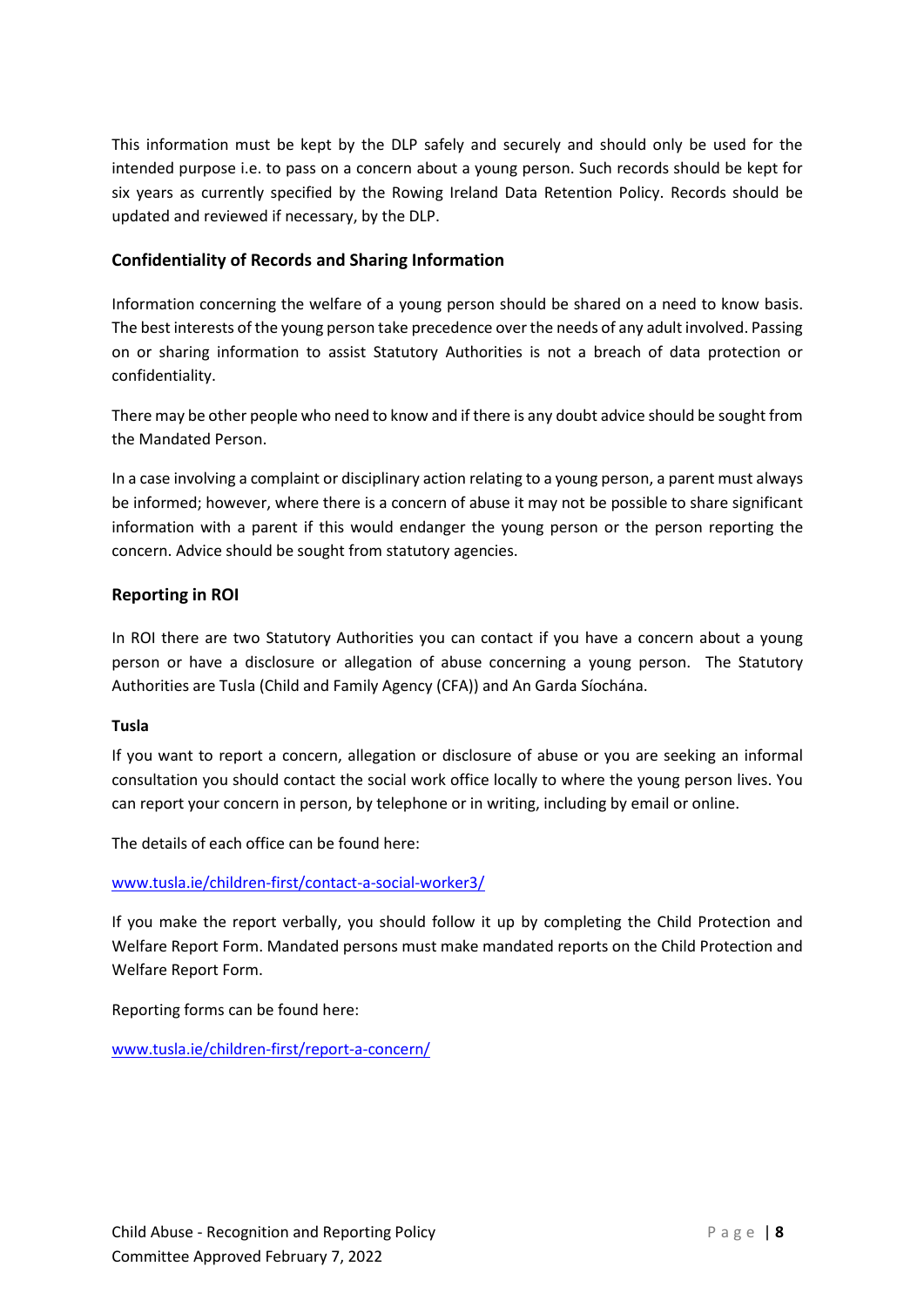#### **An Garda Síochána**

If there is an immediate danger to the safety of a child or children, you should contact An Garda Síochána using the emergency number (112 or 999).

#### **Out-of-Hours Service**

There is a social work service that deals with any emergencies that occur outside of office hours, available by contacting An Garda Síochána. If you have concerns for the immediate safety of a child or where a child is at immediate risk of harm you can contact An Garda Síochána in an out-of-hours situation. Emergency placements can be made when necessary.

### <span id="page-8-0"></span>**Information to Provide When Reporting**

To help the person receiving your report you should provide as much information as possible. It may not be possible to have all the details, so you just need to answer what you can. It is not your responsibility to seek out information you don't know. You should provide as much relevant information as you can about the young person, his/her home circumstances and the grounds for concern.

Information should include:

- Name and address of the child; include any further information about their location if different in an emergency
- Nature of the harm
- Any need for immediate medical attention
- Concerns that abuse is taking place
- Any action already taken
- Details of disclosure if given
- Other persons involved and action taken if member of Rowing Ireland

You may be asked about their school, siblings, name of parents etc. Remember to give as much accurate information as you can without investigating. This will help identify if a young person has been referred to the Statutory Authorities previously or the family is known to the social workers. If a young person is in immediate danger the social workers can decide how to action this, and the more information they have the better their response will be.

### <span id="page-8-1"></span>**Reporting Peer to Peer Abuse**

Any individual involved in a concern of abuse even those under the age of 18 must be reported to the Statutory Authorities. This means if the person suspected of being responsible for the abuse or harm is under 18 this young person must be included in a report. Peer to peer abuse requires reporting in the same way as any other concern with the same information.

If peer to peer abuse is suspected, it is important to take steps to protect all young people. Abusive behaviour should be stopped, and clear explanations as to what is happening and why it is wrong. If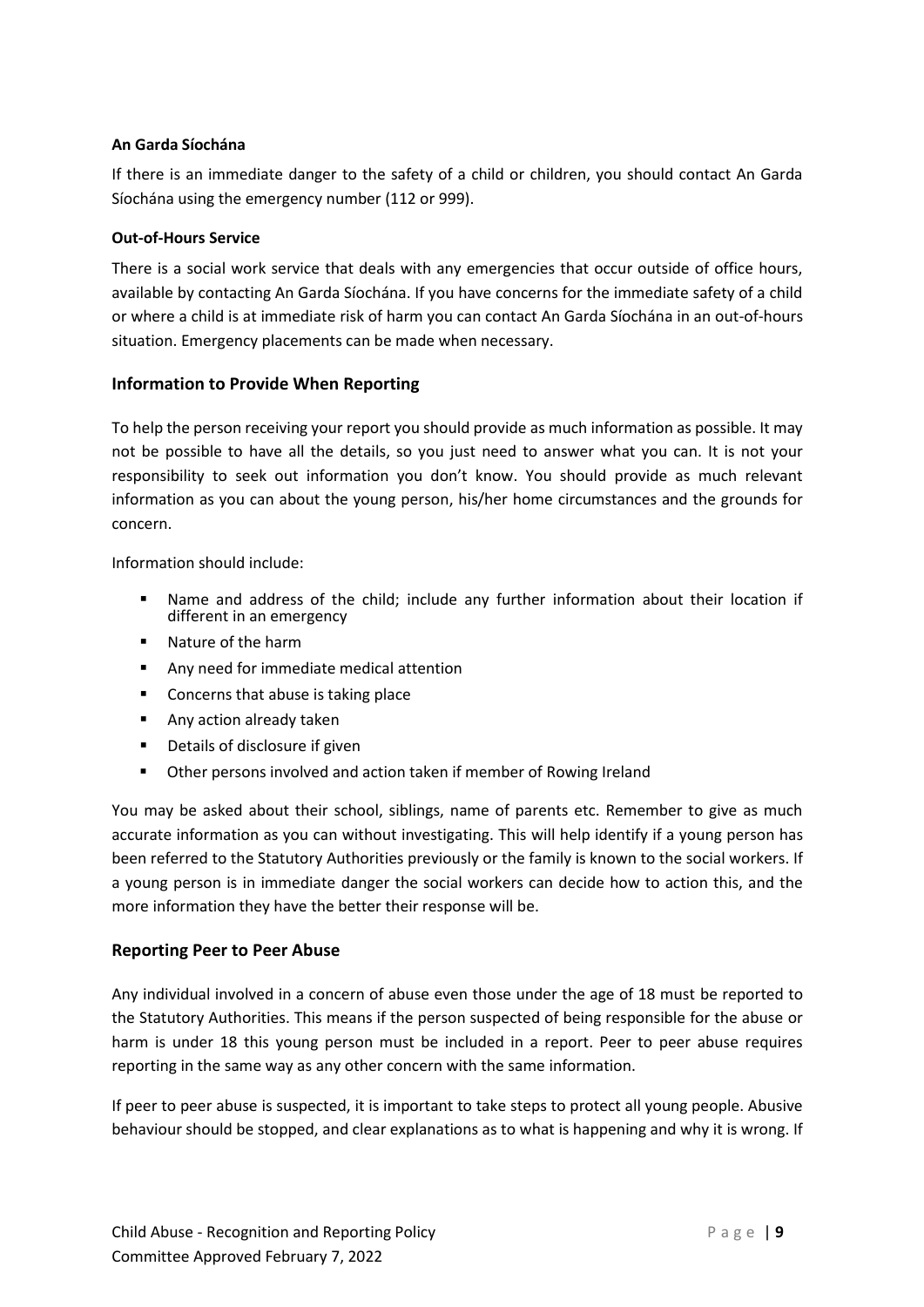possible, accounts from any young person involved should be gathered and parents informed, unless this would endanger the child or the reporter.

Advice should be sought as soon as possible from the Statutory Authorities and if a criminal offence is suspected this may require intervention from An Garda Síochana or the PSNI. Advice may also be sought from the Mandated Person.

# <span id="page-9-0"></span>**Reporting Non-Recent Abuse**

Allegations of non-recent abuse can be made, where an adult makes an allegation of an abusive event or situation from their childhood.

This may be because of a change in circumstances for either the survivor or the alleged perpetrator. Any non-recent allegations must follow the current RI safeguarding procedures. If there are grounds for concern, then statutory authorities must be informed (Police or TUSLA/HSCT Gateway Teams). The following points should also be considered;

- Clearly establish with the adult complainant if there may be any young people currently at risk of harm from the person, they are saying abused them as a child.
- Advise the person making the complaint that they should inform the Police. Encourage them to do so while acknowledging the brave steps they have already taken in beginning to talk about their experience as a child. It is important that the person knows that there is a likelihood that an abuser will not have stopped abusing after their individual abuse ended and if the person harmed them, they could be continuing to cause harm to others. This needs to be done without reinforcing the inappropriate guilt the survivor may already have for not coming forward earlier.
- If the complainant refuses to talk to the statutory authorities but has provided you with enough identifying factor's then this information MUST be shared with the police. This breach of the complainants' confidence is only appropriate if there is any potential that the alleged perpetrator is still a risk to children or could face prosecution (i.e. they are alive). Remember, the welfare of any children currently at risk is paramount. This must take priority over any request of confidentiality from the person providing you with the information/complaint. This should be explained to them at the earliest possible stage
- Offer support to the complainant when making a formal complaint to the police.
- Signpost the complainant to support agencies that can provide counselling

This must be reported to determine any current or potential future risk to young people. Anyone who receives a retrospective allegation should report this to the DLP and/or the Mandated Person. Where necessary advice is sought from the Statutory Authorities. There is a specific Retrospective Abuse Form for reporting non-recent abuse to Tusla (ROI) which cannot be submitted online.

### <span id="page-9-1"></span>**Concern or Allegation of Abuse Against a Galway Rowing Club Member**

If report of a concern or allegation of abuse involves an allegation against a member of Galway Rowing Club the response must be consistent with the primary concern being the well-being of any young person involved. All protective measures must be taken to ensure no young person is exposed to an unnecessary risk.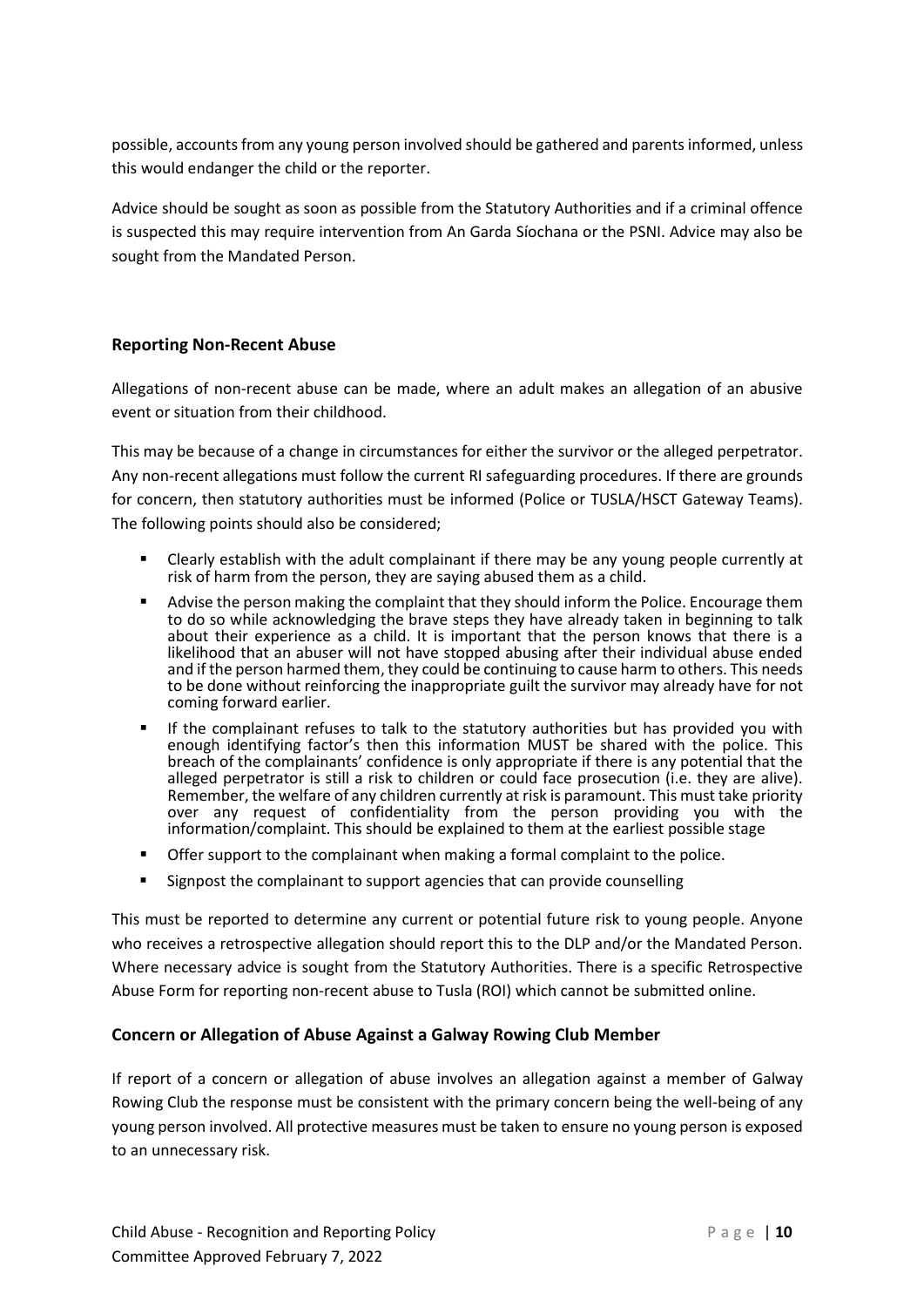A concern, allegation or disclosure of abuse must be reported to the Mandated Person and the Membership Risk Assessment Policy will be followed to determine the course of action to be taken. This process will be started immediately to ensure fair treatment of any individual recognising the importance of protecting young people. If an individual does not engage with the Membership Risk Assessment policy this will be deemed a withdrawal from the process and from membership of Galway Rowing Club

Where an allegation involves an existing member of Galway Rowing Club the Chairperson may be required to inform the individual of the allegation and the need to step down from their position.

# <span id="page-10-0"></span>**Importance of Dealing with Issues by Galway Rowing Club**

Being involved in any type of safeguarding issue is very distressing for all concerned and for others who may not be directly involved e.g. poor mental health may affect a group of friends. Even those on the periphery of an issue but have an understanding something has happened can be affected.

It is therefore important any incident needs to be dealt with sensitively and calmly and it is helpful to recognise those who may need to be involved, whilst also recognising that help and support needs to come from those professionally qualified to provide this and this will usually be outside the organisation.

It is also important that within Galway Rowing Club a cohesive plan is in place to deal with an issue so any assistance suggested is not being pulled in different directions which may lead to confusion of messages and rumour.

### <span id="page-10-1"></span>**Communication**

In Galway Rowing Club, the Chairperson will be the person to ensure the correct message is being conveyed, and that any members' privacy is not invaded.

## <span id="page-10-2"></span>**Media Involvement**

The Chairperson of Galway Rowing Club will handle any media interest – where appropriate. No other member of Galway Rowing Club should engage or provide comment to any media source as this may lead to hurt and distress for those involved

### <span id="page-10-3"></span>**Designated Children's Officers in Galway Rowing Club**

Club Children's Officer – Robin Winkels Telephone 086 3082134

Designated Liaison Person – Amanda Dempsey Telephone 086 8197886